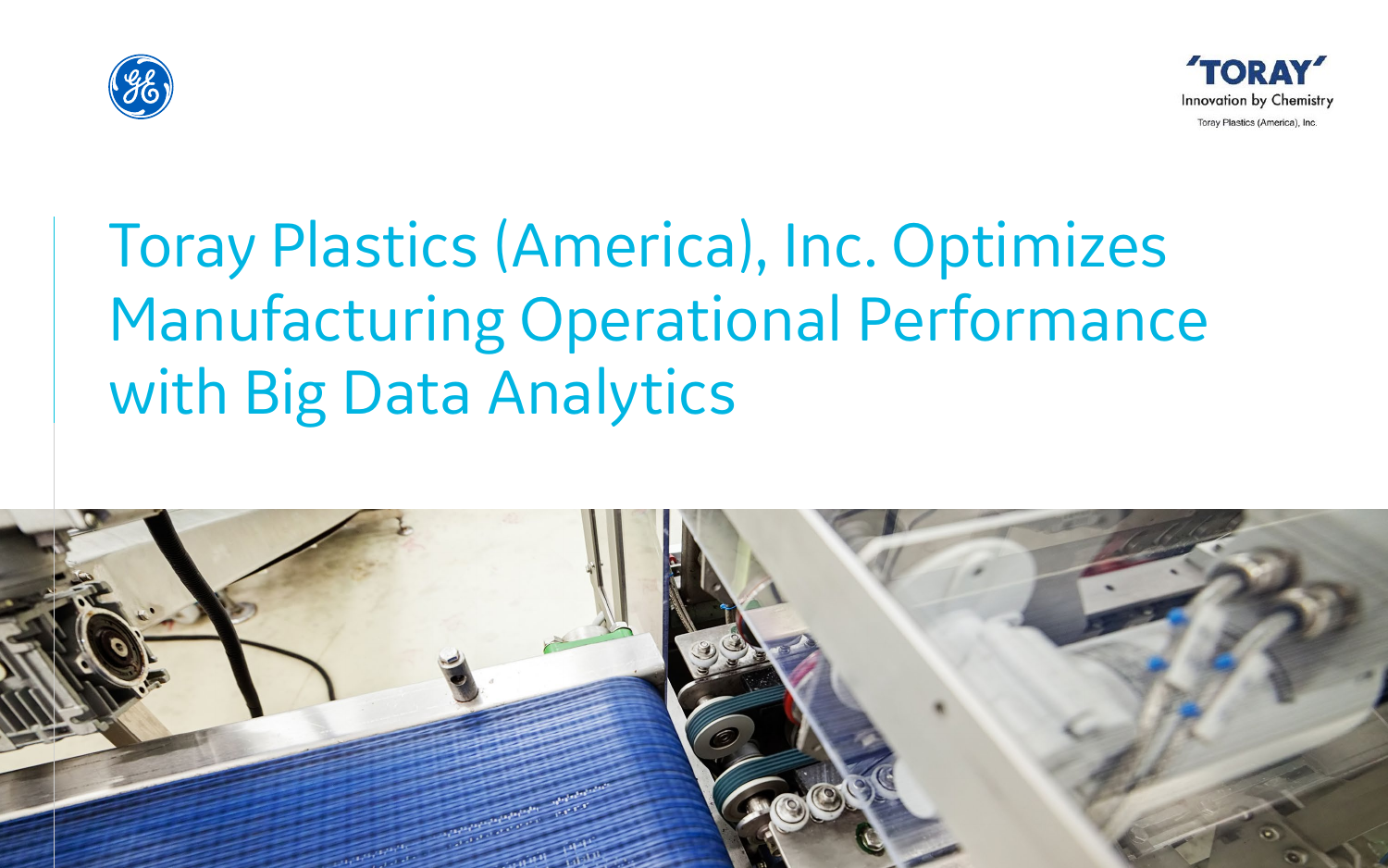### Background

If you've ever indulged in a bag of chips or munched on a breakfast cereal bar, then you're probably more familiar with Toray Industries than you think. Toray Industries, Inc. is behind the manufacturing of many of the shiny metallized packages that protect a variety of food products, from snack food to cookies, prepared meals, candy, crackers, and granola bars. Toray Industries—headquartered in Tokyo, Japan—is the world leader in high-performance films, synthetic fibers and textiles, carbon fibers, plastics, chemicals, and pharmaceuticals. Today, the organization operates 254 facilities in 26 countries with more than 45,000 employees—with annual sales exceeding \$19 billion.

Toray Plastics (America), Inc., an American based subsidiary of Toray Industries, is responsible for manufacturing the Torayfan Polypropylene Film, Lumirror Polyester Film, and Toraypef Olefin Foams across its Rhode Island and Virginia facilities. Within its facilities, Toray Plastics operates through a bi-modal approach—a combination of standard operations mixed with agile and cutting-edge techniques—that is fueled by technology. With a keen focus on lean activities, the company's strategy goes beyond the standard "mode one" of keeping a business up and running. Instead, Toray Plastics consistently strives to integrate innovation, creativity, and experimentation into all of its processes.

# Keeping it fresh

The diversification of today's "food-on-demand" culture has led to an increasing need for keeping food products safe and fresh for extended periods of time—all while preserving its original flavor. Consumers expect their food products to maintain a relatively long shelf life without compromising quality. And as a result of this growing demand, Toray Plastics was faced with producing better food packaging film than ever before.

Food packaging film is composed of very unique components for protecting against oxygen and water, and producing these films is no easy task. It requires very tight production processes that are examined with the utmost scrutiny to ensure the highest quality. So, in order for Toray Plastics to meet its vision to remove waste across the organization and remain competitive, the company implemented a new integrated system that allowed it to monitor its film manufacturing much more closely to ensure exact quality standards in every unit.



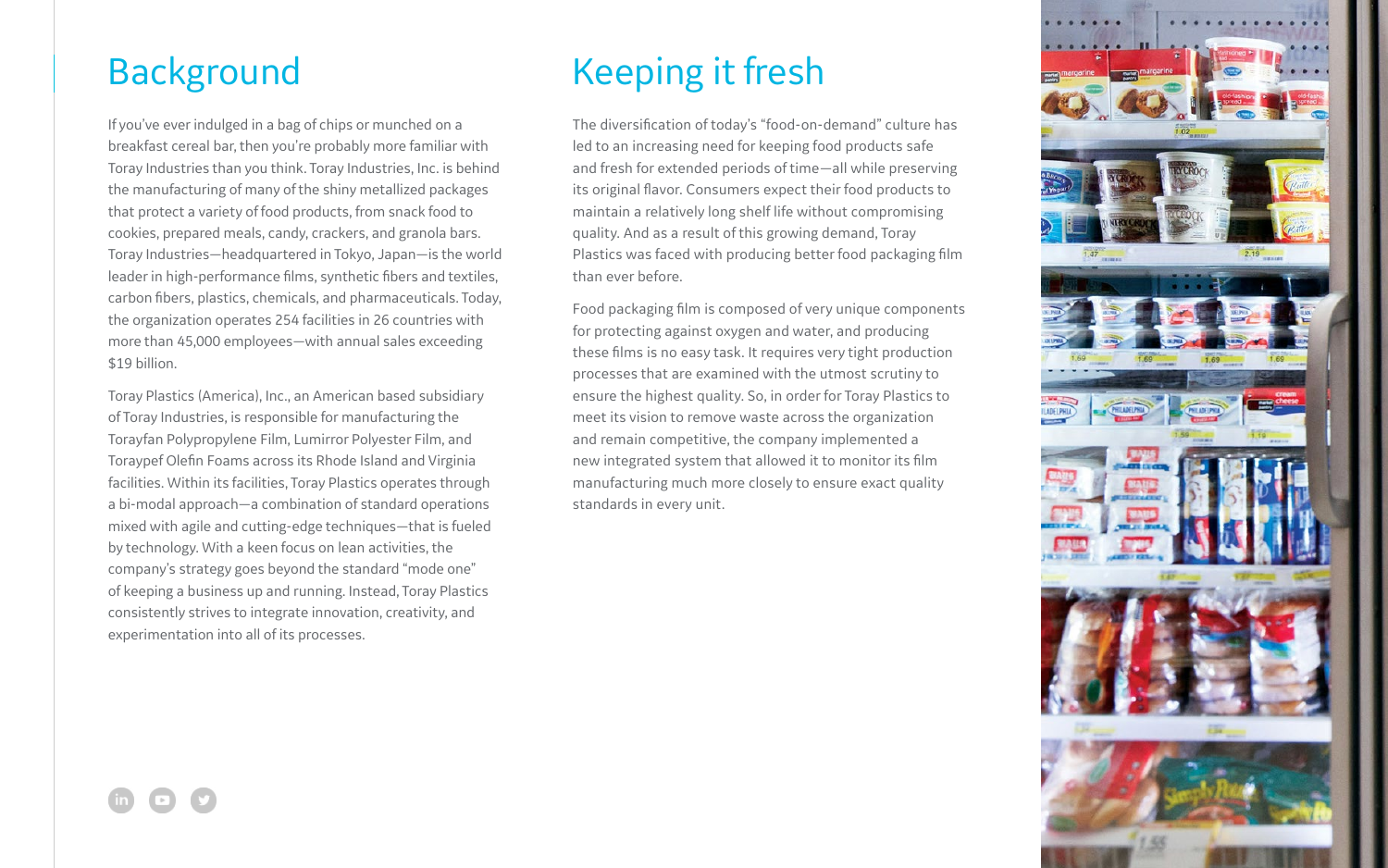## Undergoing a digital transformation

Don M. Cormier, Vice President of U.S. Information Systems and Quality Assurance for Toray Plastics, knew that the company needed to change its processes in order to remain an industry leader. By embracing its bi-modal approach, Cormier geared up to accelerate innovative "mode two" through digitization. He sat down with his fellow executives to establish a holistic vision for Toray Plastics. The vision was simple—to drive extreme efficiencies out of its assets by becoming standardized, simplified, integrated, and secure. In order to make this vision possible, Cormier teamed up with various business groups within the company to conduct a robust discovery. This discovery phase was intended to reveal current hurdles each business group was facing, and to identify the gaps in information or operational siloes that caused these problems to exist.

We found that as the years went on, we were collecting more and more big *data. And we were able to utilize a lot of tools from GE Digital to analyze that data and turn ourselves into an algorithmic-type organization.*

Once these problems were identified, the hunt for the right data-driven solution began. Cormier and his team developed a criteria list to evaluate various commercial off-the-shelf MES solutions. And after performing various in-depth assessments amongst 20 vendors, GE Digital and AutomaTech, a GE partner, were chosen as the right organizations to meet Toray Plastics' needs—with Manveco providing support and implementation services during this transition.

**Don M. Cormier, Vice President, U.S. Information Systems and Quality**





*Don M. Cormier, Vice President, U.S. Information Systems and Quality Assurance*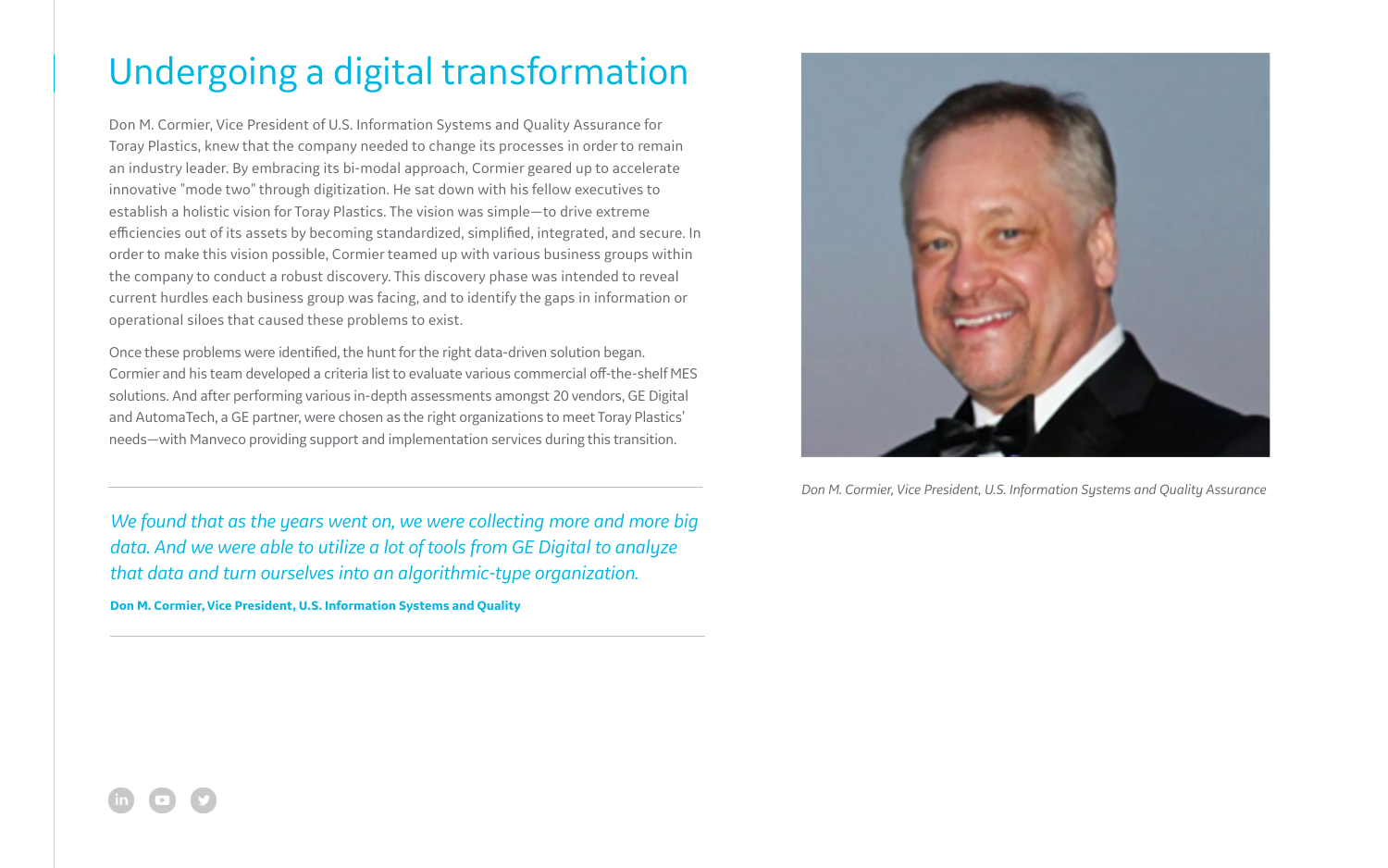### Data-driven operations

Keeping high-quality film production at the heart of its operations, Toray Plastics started leveraging Plant Applications from GE Digital, part of the Brilliant Manufacturing suite. As an on-premises solution, Plan Applications allowed Toray Plastics to collect real-time data directly from edge devices and assets for critical key performance indicators, as well as perform batch analyses to optimize operations. Plant Applications enabled operators to oversee manufacturing on a more granular level and reduce the production of defective film (first pass quality), which improved overall equipment effectiveness, quality, and reduced material waste, thus helping to increase efficiencies and decrease costs.

Toray Plastics also tightly integrated Plant Applications with its SAP software, which made it extremely cost effective and scalable globally. The two systems continuously pass about 30,000 pieces of information a day between one another covering everything from inventory status to bill of materials, customer specifications, and production order status. This alignment between GE Digital and SAP allowed both systems to utilize the same number of assets and labor while significantly increasing productivity.

In addition, Toray Plastics began managing production with a "by-the-numbers" philosophy. This philosophy focuses on having accurate and visible measurements across operations to mitigate issues and allow better decision-making.

By implementing other edge solutions—such as iFIX from GE Digital and Workflow from GE Digital, part of the HMI/SCADA suite—Toray Plastics utilized data-driven information to gain visibility into potential production interruptions and downtime. Toray Plastics also leveraged Historian from GE Digital to optimize asset performance through its data archive and reporting capabilities. The company further developed its by-the-numbers approach by creating a downtime dashboard—which tracked each line by shift, downtime percentage, and cost of downtime—to better align plant floor metrics to executive level goals.

And it paid off. Toray Plastics yielded some big results, such as significant savings in film recovery, increase in film productivity, and improving uptime. Toray Plastics also drove significant quality improvements by decreasing the amount of time for product traceability as well as lowering film defective rate.

*"We further developed our by-the-numbers approach by creating a downtime dashboard—which tracks each line by shift, downtime percentage, and cost of downtime—to create friendly competition amongst factory operators and encourage production efficiency improvements"*

**Don M. Cormier, Vice President, U.S. Information Systems and Quality Assurance**

#### **Results:**

- Reduced lead time for product traceability
- Savings in film recovery
- Increased film productivity
- Improved line efficiency
- Increased uptime
- Decreased film defective rate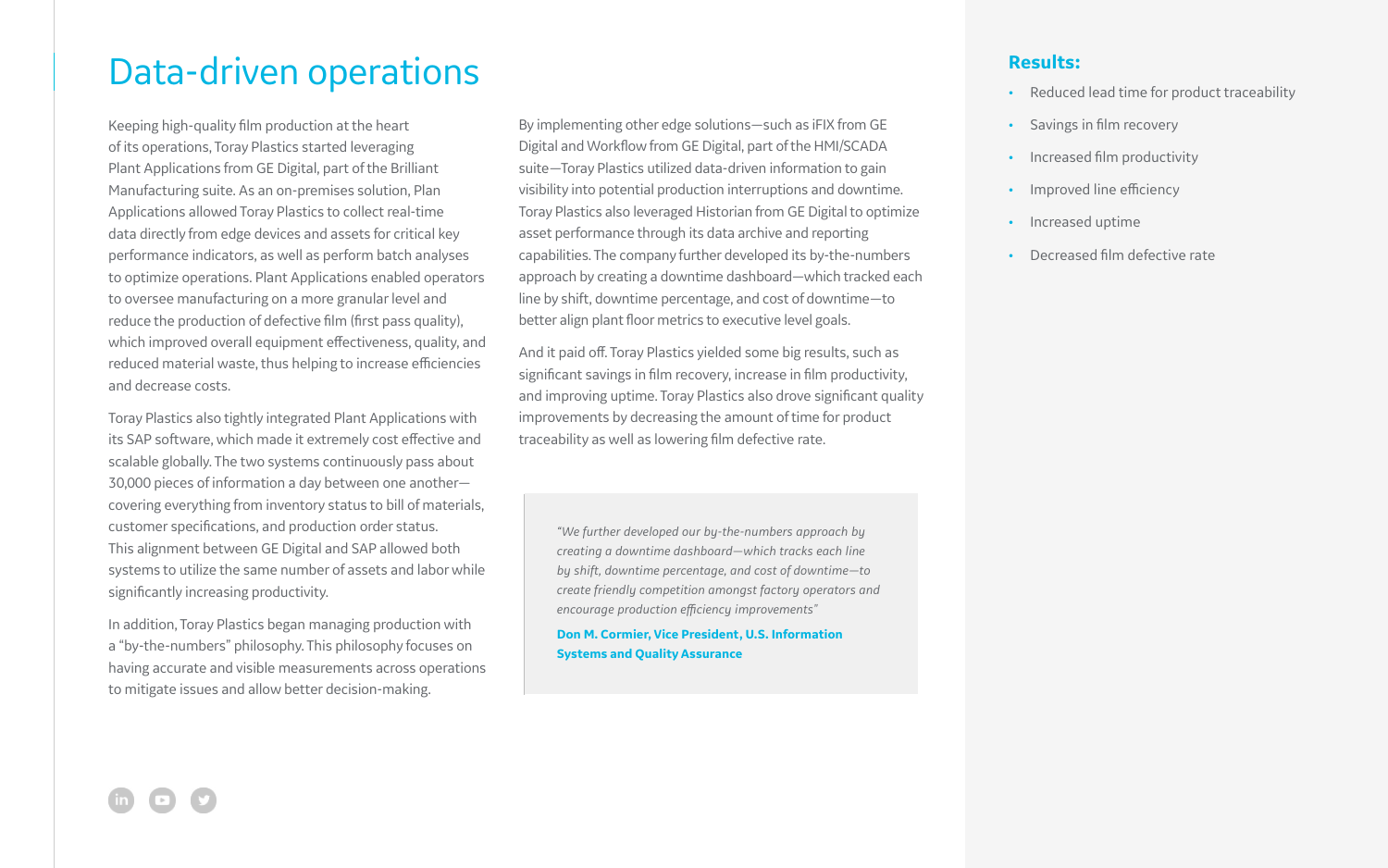### Moving to the next level

So, what's ahead for Toray Plastics? Chris Roy, Senior Vice President and General Manager of Toray Plastic's Torayfan Division, continues to play an instrumental role in accelerating Toray Plastic's digital transformation. He believes that continuing the momentum for improving efficiency, effectiveness, and responsiveness will help sustain the company's competitive edge in the market.

Being a digital industrial company that prides itself on innovation, Toray Plastics is looking to continue its digitization journey by leveraging artificial intelligence (AI) to transform its continuous processing operations. This will enable the company to generate more predictive analytics through placing sensors on machine assets to forecast process failures.

 *"By implementing GE Digital's HMI/ SCADA iFIX and Workflow products, we were able to utilize data-driven information to gain visibility into potential production interruptions and downtime. This improved visibility allowed us to identify problems and their causes quickly, and prevent mistakes from happening, which ultimately led to reduced downtime and increased productivity. GE Digital's HMI/SCADA software products provided a strong foundation for our digital transformation journey"* 

**Don M. Cormier, Vice President, U.S. Information Systems and Quality Assurance**

lant Applications optimizes operations and ensures roduct quality with real-time data

istorian helps improve asset performance and roduction through data collection and aggregation

**Toray Plastics drives production efficiencies through edge solutions within GE Digital's Brilliant Manufacturing suite:**

| • iFIX provides operational visibility to enable better                         | PI: |
|---------------------------------------------------------------------------------|-----|
| decision making                                                                 |     |
| • Workflow drives more consistent operations with<br>dynamic electronic formats | Hi  |
|                                                                                 |     |



**Plant Applications from GE Digital, part of the Brilliant Manufacturing suite, has allowed Toray Plastics to maintain its high-quality control standard and keep each machine running smoothly.**

The company is also continuing to work with GE Digital's Advisory Services to uncover which business outcomes will be the most critical to their Industrial Internet of Things (IIoT) initiatives.

By utilizing an edge-to-cloud solution with GE's Predix, the operating system for the Industrial Internet, Toray Plastics will be able to collect condition, material, quality, and machine processing data in real-time. Capturing this data will create a high probability for correlating asset, process, and product information through machine learning and algorithms—and successful execution could reap significantly more per year to the Torayfan division's bottom line.